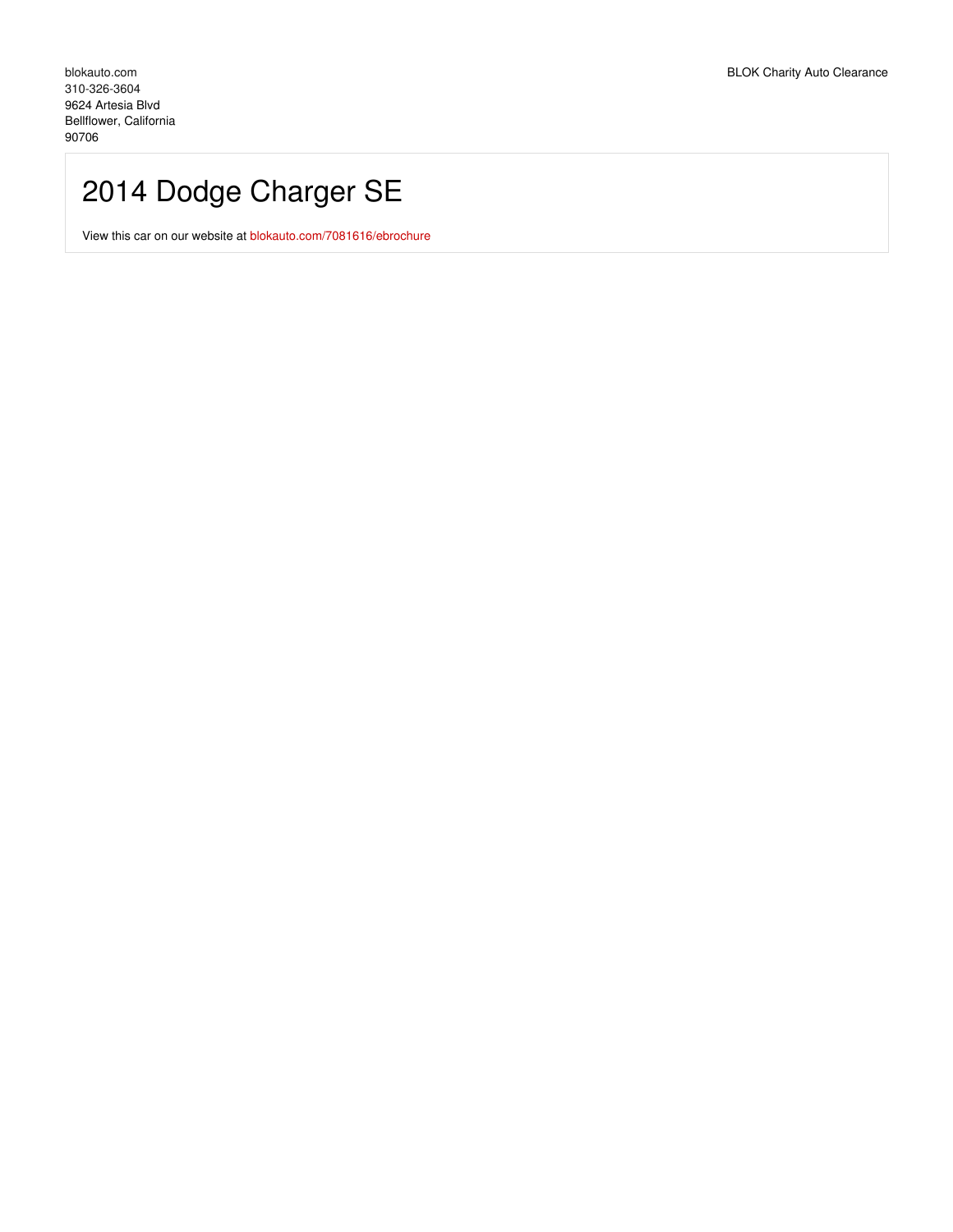



## Our Price **\$9,400**

### **Specifications:**

| Year:             | 2014                           |  |  |
|-------------------|--------------------------------|--|--|
| VIN:              | 2C3CDXBG3EH314852              |  |  |
| Make:             | Dodge                          |  |  |
| Stock:            | 76743                          |  |  |
| Model/Trim:       | Charger SE                     |  |  |
| <b>Condition:</b> | Pre-Owned                      |  |  |
| Bodv:             | Sedan                          |  |  |
| <b>Exterior:</b>  | Gray                           |  |  |
| Engine:           | <b>ENGINE: 3.6L V6 24V VVT</b> |  |  |
| Interior:         | <b>Black Cloth</b>             |  |  |
| Transmission:     | Auto                           |  |  |
| Mileage:          | 166,001                        |  |  |
| Drivetrain:       | <b>Rear Wheel Drive</b>        |  |  |
| Economy:          | City 18 / Highway 27           |  |  |

**Please call or e-mail to check availability!!! All of our vehicles are available for purchase Monday through Sunday from 8:00am-5:00pm. Please note we do not offer any financing and/or payment plans of any kind. For more information, please call (310)-326-3604 and press 1 for the sales department. We are currently not having any auctions on Saturdays due to Covid 19.**

**WHEN CALLING THE SALES DEPARTMENT, PLEASE PROVIDE THE STOCK NUMBER FOR THE VEHICLE YOU ARE INTERESTED IN!!!**

**WE HAVE 300+ CARS AT OUR LOCATION!!! WE RECEIVE NEW CARS EVERY WEEK AND OUR WEBSITE IS UPDATED ON A DAILY BASIS!!!**

**VISIT [WWW.BLOKAUTO.COM](http://www.blockauto.com) TO SEE OUR FULL INVENTORY!!!**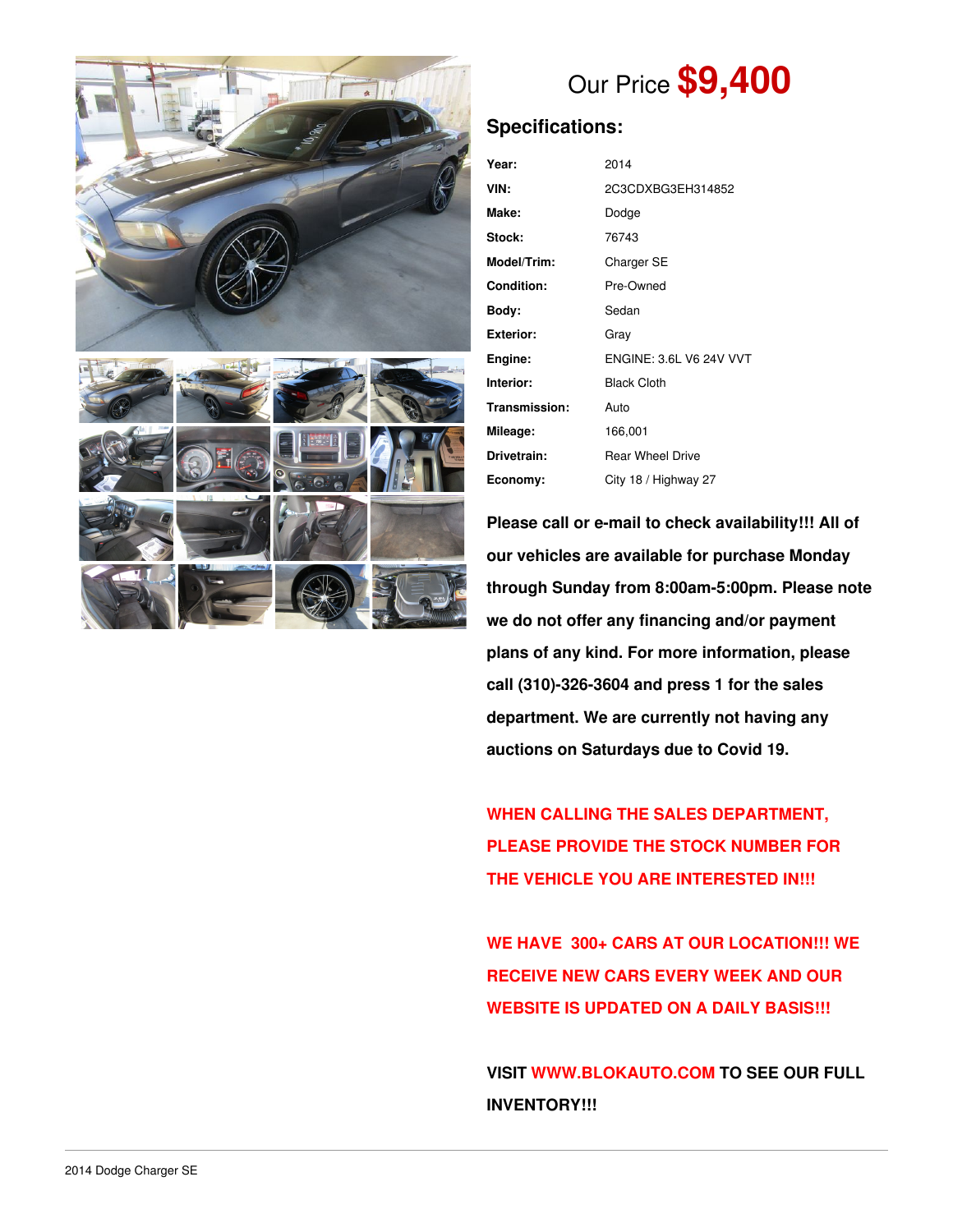BLOK Charity Auto Clearance - 310-326-3604 - View this car on our website at[blokauto.com/7081616/ebrochure](https://blokauto.com/vehicle/7081616/2014-dodge-charger-se-bellflower-california-90706/7081616/ebrochure)

| <b>Our Location:</b>                        |                                                    |                                                                                |                              |                                                                                        |
|---------------------------------------------|----------------------------------------------------|--------------------------------------------------------------------------------|------------------------------|----------------------------------------------------------------------------------------|
| <b>Artesia Fwy</b><br><b>Planet Fitness</b> | Arkansas St<br>Park St<br>Beach St<br>Palm St      | Moto United - Bellflower<br>Golden Corral H                                    | Arkansas St<br>Park St       | Park St<br>T<br>Beach St<br>Palm St<br>Greenwolf-Bellflower-Artesia Fwy                |
|                                             | <b>Deli by Caliva Dispensary</b><br>Bellflower DMV | fet & Grill<br>Bank of America <sup>S</sup>                                    | Artesia Blvd                 | A<br>Hacienda St                                                                       |
| Virginia Ave                                | Ramona St                                          | <b>Financial Center</b><br><b>Grace Filipino</b><br>Christian<br><b>Church</b> | Ramona St                    | Monterey St<br><b>Sizzler</b><br>Artesia Blv<br>Woodruff<br><b>Convalescent Center</b> |
| Diddy's Place Sports Bar                    | Rose St                                            | Taco Bell                                                                      | Cedar St<br>Thomas Jefferson |                                                                                        |
| Google                                      | w<br>ЛN                                            |                                                                                | Flamentary School            | Map data @2022                                                                         |
|                                             |                                                    |                                                                                |                              |                                                                                        |

2014 Dodge Charger SE

BLOK Charity Auto Clearance - 310-326-3604 - View this car on our website at[blokauto.com/7081616/ebrochure](https://blokauto.com/vehicle/7081616/2014-dodge-charger-se-bellflower-california-90706/7081616/ebrochure)

### **Installed Options**

#### **Interior**

- 2 Seatback Storage Pockets- 3 12V DC Power Outlets
- 4-Way Passenger Seat -inc: Manual Recline and Fore/Aft Movement
- 6-Way Power Driver Seat -inc: Power Height Adjustment, Fore/Aft Movement, Cushion Tilt and Manual Recline
- 60-40 Folding Bench Front Facing Fold Forward Seatback Rear Seat Air Filtration
- Analog Appearance- Base Cloth Seats- Bucket Front Seats- Cargo Net
- Cargo Space Lights- Carpet Floor Trim and Carpet Trunk Lid/Rear Cargo Door Trim
- Cruise Control w/Steering Wheel Controls- Day-Night Rearview Mirror
- Delayed Accessory Power
- Driver And Passenger Visor Vanity Mirrors w/Driver And Passenger Illumination, Driver And Passenger Auxiliary Mirror
- Driver Foot Rest- Dual Zone Front Manual Air Conditioning
- FOB Controls -inc: Cargo Access- Fade-To-Off Interior Lighting
- Front And Rear Map Lights- Front Center Armrest and Rear Center Armrest
- Front Cupholder- Full Carpet Floor Covering -inc: Carpet Front And Rear Floor Mats - Full Cloth Headliner
- Full Floor Console w/Covered Storage, Mini Overhead Console w/Storage and 3 12V DC Power Outlets
- Gauges -inc: Speedometer, Odometer, Oil Pressure, Engine Coolant Temp, Tachometer, Oil Temperature, Transmission Fluid Temp, Engine Hour Meter, Trip Odometer and Trip Computer
- HVAC -inc: Underseat Ducts and Console Ducts Illuminated Locking Glove Box
- Instrument Panel Bin, Driver / Passenger And Rear Door Bins
- Interior Trim -inc: Aluminum Instrument Panel Insert, Aluminum Console Insert and Chrome Interior Accents
- Manual Anti-Whiplash Adjustable Front Head Restraints and Fixed Rear Head Restraints
- Manual Tilt/Telescoping Steering Column- Outside Temp Gauge
- Power 1st Row Windows w/Driver And Passenger 1-Touch Up/Down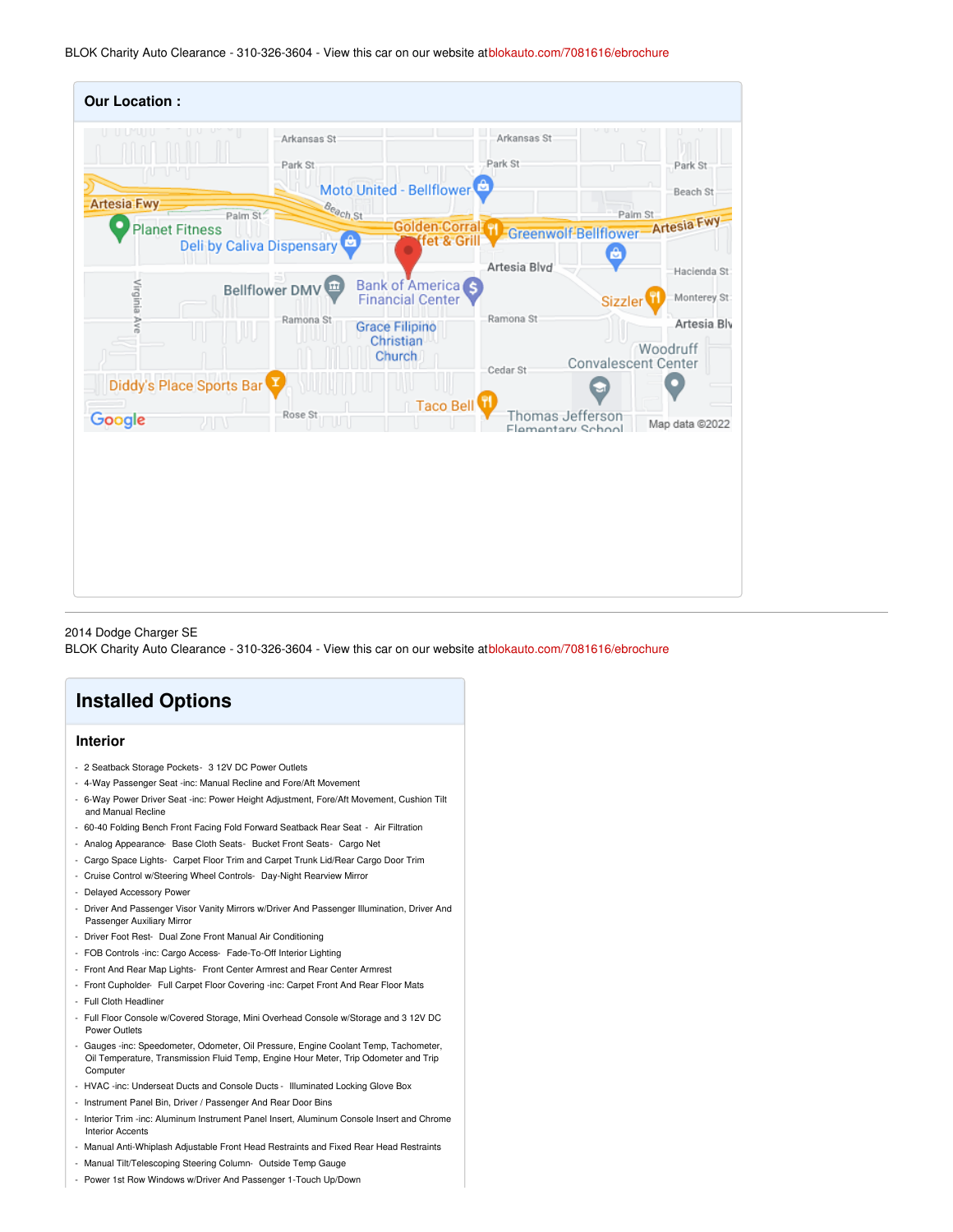- Power Door Locks w/Autolock Feature- Power Rear Windows
- Proximity Key For Doors And Push Button Start Rear Cupholder
- Redundant Digital Speedometer
- Remote Keyless Entry w/Integrated Key Transmitter, 4 Door Curb/Courtesy, Illuminated Entry and Panic Button
- Remote Releases -Inc: Power Cargo Access and Power Fuel
- Sentry Key Engine Immobilizer- Systems Monitor- Trip Computer
- Urethane Gear Shifter Material- Valet Function- Vinyl Door Trim Insert

#### **Exterior**

- Tires: P215/65R17 BSW AS- Trunk Rear Cargo Access
- Wheels: 17" x 7.0" Painted Aluminum Steel Spare Wheel
- Speed Sensitive Variable Intermittent Wipers- Perimeter/Approach Lights
- Light Tinted Glass- Laminated Glass- LED Brakelights
- Galvanized Steel/Aluminum Panels- Fixed Rear Window w/Defroster
- Compact Spare Tire Mounted Inside Under Cargo- Clearcoat Paint- Chrome Grille
- Body-Colored Rear Bumper- Body-Colored Power Side Mirrors w/Manual Folding
- Body-Colored Front Bumper- Body-Colored Door Handles- Black Side Windows Trim
- Auto On/Off Aero-Composite Halogen Daytime Running Headlamps w/Delay-Off

#### **Safety**

- 2 Seatback Storage Pockets- 3 12V DC Power Outlets
- 4-Way Passenger Seat -inc: Manual Recline and Fore/Aft Movement
- 6-Way Power Driver Seat -inc: Power Height Adjustment, Fore/Aft Movement, Cushion Tilt and Manual Recline
- 60-40 Folding Bench Front Facing Fold Forward Seatback Rear Seat Air Filtration
- Analog Appearance- Base Cloth Seats- Bucket Front Seats- Cargo Net
- Cargo Space Lights- Carpet Floor Trim and Carpet Trunk Lid/Rear Cargo Door Trim
- Cruise Control w/Steering Wheel Controls- Day-Night Rearview Mirror
- Delayed Accessory Power
- Driver And Passenger Visor Vanity Mirrors w/Driver And Passenger Illumination, Driver And Passenger Auxiliary Mirror
- Driver Foot Rest- Dual Zone Front Manual Air Conditioning
- FOB Controls -inc: Cargo Access- Fade-To-Off Interior Lighting
- Front And Rear Map Lights- Front Center Armrest and Rear Center Armrest
- Front Cupholder- Full Carpet Floor Covering -inc: Carpet Front And Rear Floor Mats
- Full Cloth Headliner
- Full Floor Console w/Covered Storage, Mini Overhead Console w/Storage and 3 12V DC Power Outlets
- Gauges -inc: Speedometer, Odometer, Oil Pressure, Engine Coolant Temp, Tachometer, Oil Temperature, Transmission Fluid Temp, Engine Hour Meter, Trip Odometer and Trip **Computer**
- HVAC -inc: Underseat Ducts and Console Ducts Illuminated Locking Glove Box
- Instrument Panel Bin, Driver / Passenger And Rear Door Bins
- Interior Trim -inc: Aluminum Instrument Panel Insert, Aluminum Console Insert and Chrome Interior Accents
- Manual Anti-Whiplash Adjustable Front Head Restraints and Fixed Rear Head Restraints
- Manual Tilt/Telescoping Steering Column- Outside Temp Gauge
- Power 1st Row Windows w/Driver And Passenger 1-Touch Up/Down
- Power Door Locks w/Autolock Feature- Power Rear Windows
- Proximity Key For Doors And Push Button Start Rear Cupholder
- Redundant Digital Speedometer
- Remote Keyless Entry w/Integrated Key Transmitter, 4 Door Curb/Courtesy, Illuminated Entry and Panic Button
- Remote Releases -Inc: Power Cargo Access and Power Fuel
- Sentry Key Engine Immobilizer Systems Monitor- Trip Computer
- Urethane Gear Shifter Material- Valet Function- Vinyl Door Trim Insert

#### **Mechanical**

- 160 Amp Alternator- 19.5 Gal. Fuel Tank- 2.65 Axle Ratio
- 4-Wheel Disc Brakes w/4-Wheel ABS, Front Vented Discs, Brake Assist and Hill Hold Control
- 730CCA Maintenance-Free Battery w/Run Down Protection
- Electro-Hydraulic Power Assist Steering- Engine Oil Cooler
- Engine: 3.6L V6 24V VVT -inc: Flex fuel vehicle Front And Rear Anti-Roll Bars
- Gas-Pressurized Shock Absorbers- Multi-Link Rear Suspension w/Coil Springs
- Quasi-Dual Stainless Steel Exhaust w/Chrome Tailpipe Finisher- Rear-Wheel Drive
- Short And Long Arm Front Suspension w/Coil Springs- Touring Suspension
- Transmission w/AUTOSTICK Sequential Shift Control
- Transmission: 5-Speed Automatic (W5A580)